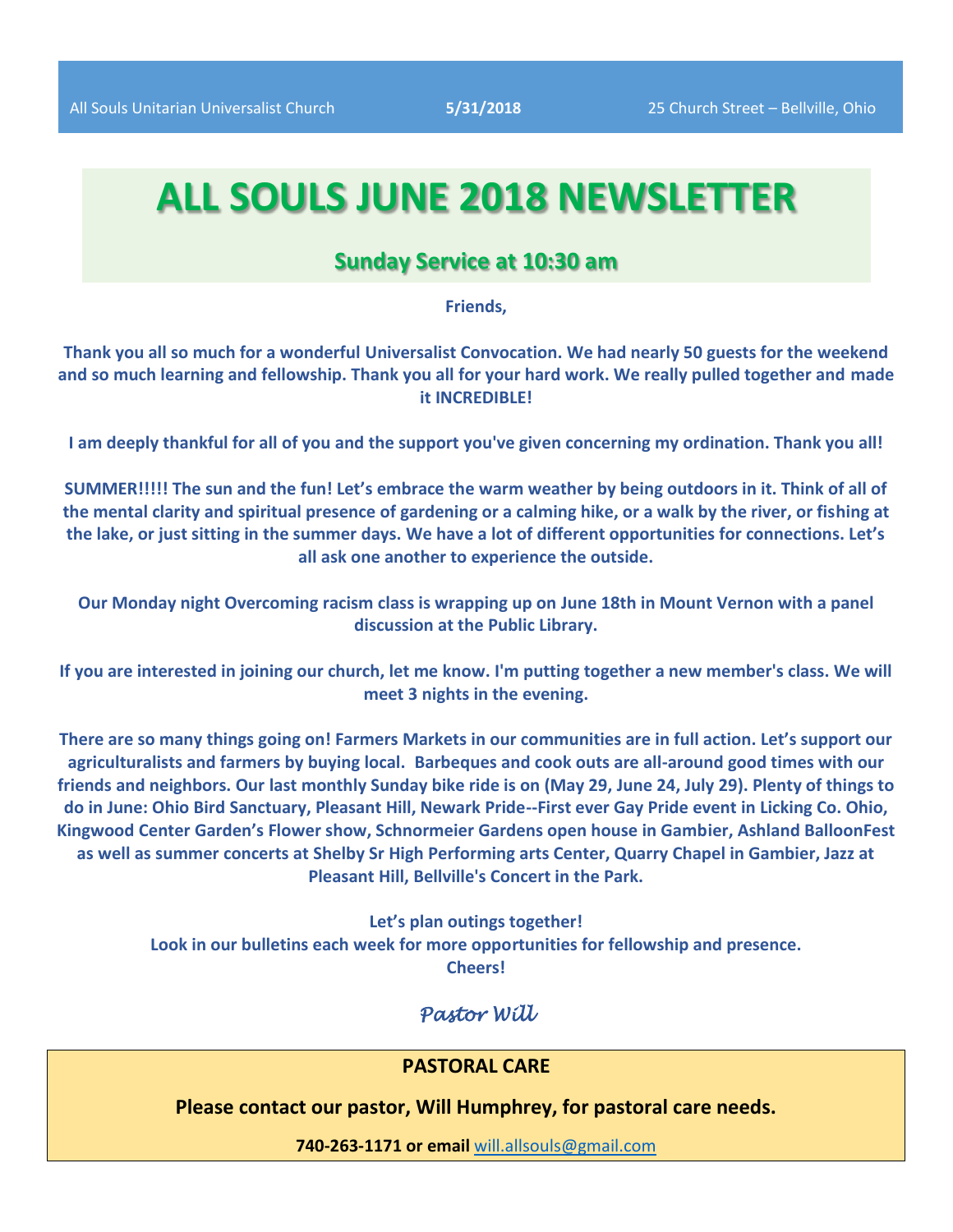# *MESSAGES FROM THE BOARD*

| from Joanne Gillum - Treasurer       |                               |             |  |  |  |  |
|--------------------------------------|-------------------------------|-------------|--|--|--|--|
| <b>APRIL TREASURER'S REPORT</b>      | <b>Average Attendance: 53</b> |             |  |  |  |  |
|                                      | <b>APRIL</b>                  | $Y-T-D$     |  |  |  |  |
| <b>INCOME</b>                        |                               |             |  |  |  |  |
| <b>Pledges</b>                       | 2,922.00                      | 27,441.00   |  |  |  |  |
| Pledges paid in prior year           | 0.00                          | $-1,020.00$ |  |  |  |  |
| <b>Offerings</b>                     | 688.50                        | 4,831.11    |  |  |  |  |
| <b>Kenya Coin Collection</b>         | 156.12                        | 1,025.31    |  |  |  |  |
| <b>Rummage Sale</b>                  | 0.00                          | 0.00        |  |  |  |  |
| <b>Recycle</b>                       | 0.00                          | 62.06       |  |  |  |  |
| <b>Maintenance Fund</b>              | $-725.00$                     | $-354.26$   |  |  |  |  |
| <b>Sanctuary Renovation Fund</b>     | 0.00                          | $-1,761.92$ |  |  |  |  |
| <b>Solar Panel Fund</b>              | 280.00                        | 627.56      |  |  |  |  |
| <b>Rental Income</b>                 | 0.00                          | 150.00      |  |  |  |  |
| <b>Minister's Discretionary Fund</b> | 0.00                          | 100.00      |  |  |  |  |
| <b>Convocation Account</b>           | $-31.17$                      | 58.83       |  |  |  |  |
| <b>Other</b>                         | 574.28                        | 644.04      |  |  |  |  |
| <b>TOTAL</b>                         | 4,880.73                      | 32,819.73   |  |  |  |  |
| <b>EXPENSES</b>                      | 3,080.54                      | 30,938.74   |  |  |  |  |
| <b>DIFFERENCE</b>                    | 1,800.19                      | 1880.99     |  |  |  |  |

**\*A monthly income of \$3,378.33 is required in order to meet the budget of \$40,540.00.**

**\*\*Expenses other than "usual": Checks \$119.32; Pastoral Care \$232.71 related to Myers funeral** 

## **APRIL PLEDGE REPORT**

| <b>Total Pledges</b><br><b>Total Units</b> | 27<br>34     |           |  |  |
|--------------------------------------------|--------------|-----------|--|--|
|                                            | <b>APRIL</b> | $Y-T-D$   |  |  |
| <b>Amount Pledged</b>                      | 3,147.00     | 27,284.00 |  |  |
| <b>Amount Received</b>                     | 2,922.00     | 27,441.00 |  |  |
| <b>VARIANCE</b>                            | $-225.00$    | $+157.00$ |  |  |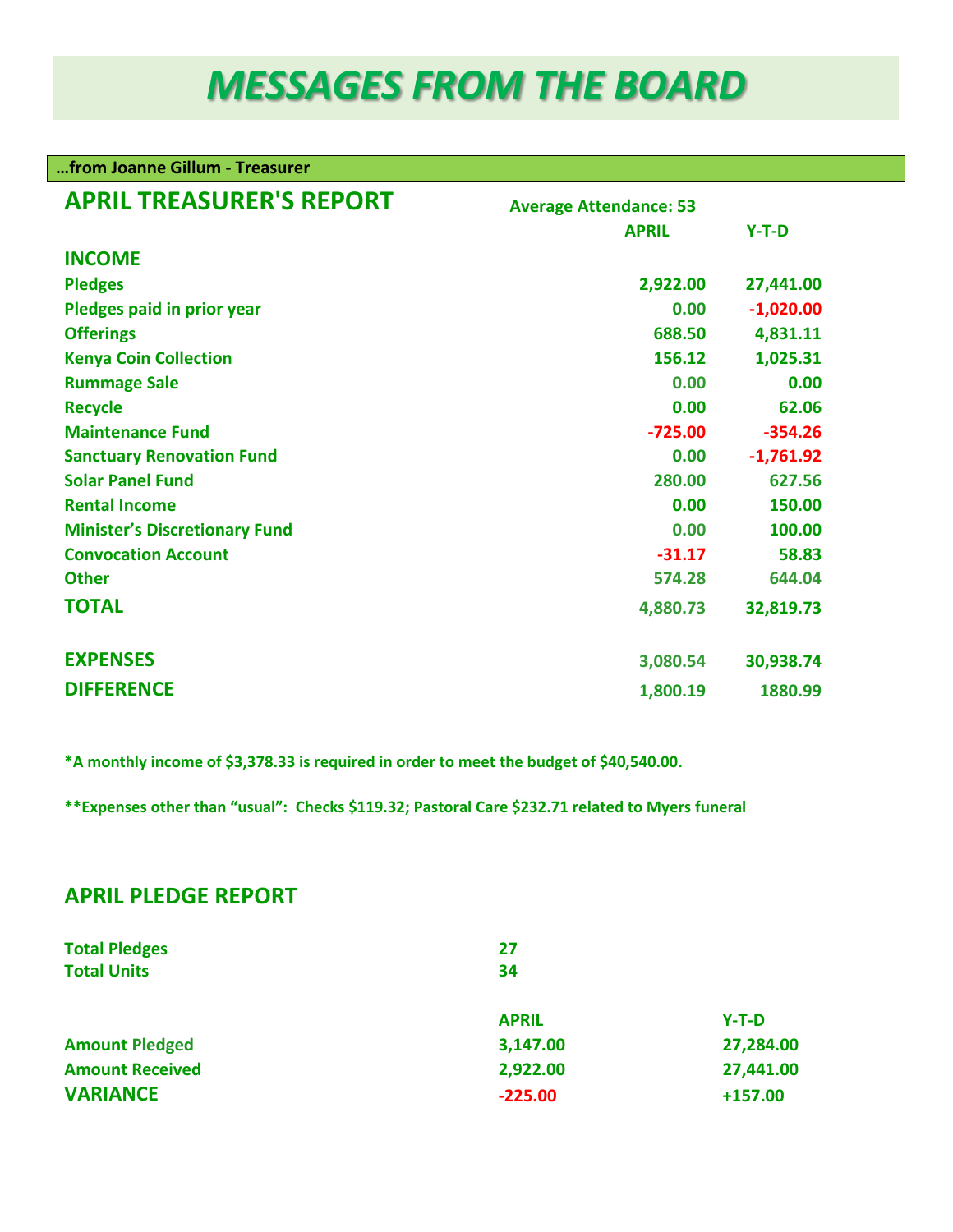#### **...from Brian Moore – Pulpit & Worship Trustee**

#### **GREETINGS FROM THE PULPIT CHAIR**

On Giving *Kahlil Gibran*

You give but little when you give of your possessions. It is when you give of yourself that you truly give. For what are your possessions but things you keep and guard for fear you may need them tomorrow? And tomorrow, what shall tomorrow bring to the overprudent dog burying bones in the trackless sand as he follows the pilgrims to the holy city? And what is fear of need but need itself? Is not dread of thirst when your well is full, the thirst that is unquenchable?

There are those who give little of much which they have-and they give it for recognition and their hidden desire makes their gifts unwholesome. And there are those who have little and give it all. These are the believers in life and the bounty of life, and their coffer is never empty.

There are those who give with joy, and that joy is their reward.

And there are those who give with pain, and that pain is their baptism.

And there are those who give and know not pain in giving, nor do they seek joy, nor give with mindfulness of virtue;

They give as yonder valley the myrtle breathes its fragrance into space.

Through the hands of such as these God speaks, and from behind their eyes He smiles upon the earth.

#### **JUNE PULPIT SCHEDULE Sunday, June 3**

**Speaker**: Laura Burns **Title**: "Howdy Neighbor" **Topic**: Compassion and Community **Leader**: Reed Richmond **Music**: Trio

#### **Sunday, June 10**

**Speaker**: Dr. Walter Kania **Title**: Einstein-Harvard & A Course in Miracles **Topic**: How could these three giants of intellectual acumen be related? And what common or universal truths could they uncover and share? If you were to choose only one of the three you would have enough material for thought and life for your entire lifetime. Last month we spoke of how we were able to identify (a la Johannes Kepler, the mathematician and astronomer) an invisible ordering force in the universe. We also uncovered several sources of universal truth with a common message. Here in this message you will find seemingly unrelated resources calling attention to what it is that determines the very essence of your personal life, your health or illness, and your destiny.

**Leader**: Joan Richmond **Music**: Special Guest UUFWC Choir visiting /Shelley Mauk

### **Sunday, June 17**

**Speaker**: Crystal Oertle

**Title**: Ongoing Recovery, Addiction to Advocacy **Topic**: My topic will just be a little of my story and how far I have come in my recovery. I always like talking about erasing the stigma associated with addiction, and maybe things we can do as a community to help in this fight. I'd like to touch on The Good Samaritan Law and reviving someone after an overdose, and where to get Narcan or where to get trained. Some statistics on overdose rates and stats on what IS working in communities.

**Leader**: Hayley Young **Music**: Trio \***Happy Father's Day\* \*Tao Bridge @ Old Bag of Nails 6-8 pm**

#### **Sunday, June 24**

**Speaker**: Reverend Will Humphrey **Title/Topic**: Reflections...on the Resistance, Beloved Community, and Freedom.

> **Leader**: Kristin Ellis **Music**: Shelley Mauk **\*Kenya Coin Collection and Potluck\***

Peace, Love and Namaste to All Souls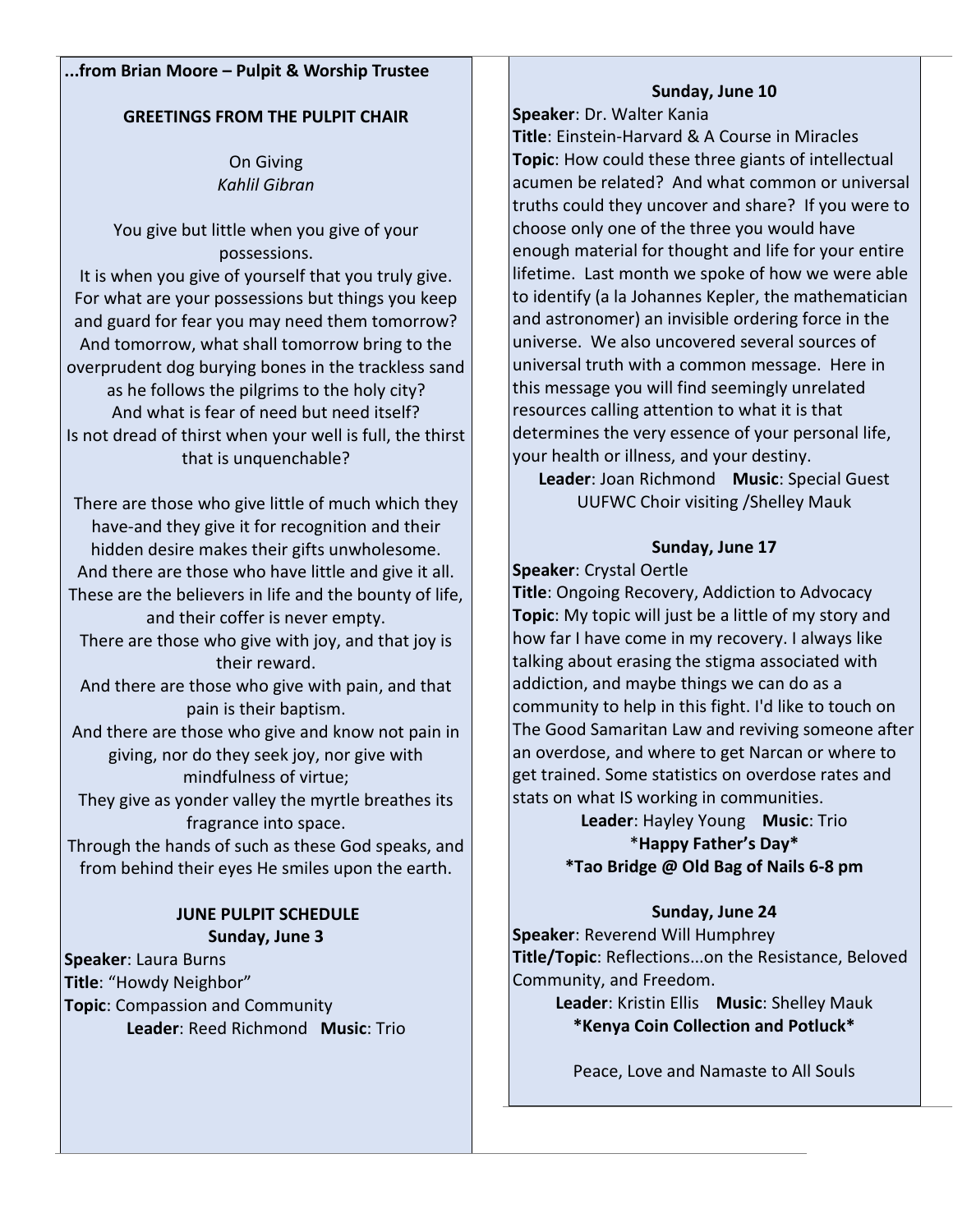

*Will Humphrey became All Souls' ordained minister on May 20. Congratulations, Rev. Will! (Photo credit: Margaret Lin)*



*(on left) James Abel and John Corba joined All Souls UU Church on May 27th. (Photo credit: Margaret Lin)*

## **…from Art O'Leary – Finance Trustee**

By the time you are reading this we will have ended the annual pledge drive and presented the 2018-2019 budget, but I don't have final results so you will have to tolerate the suspense! Thank you for your response and remember we can always accept new or revised pledges.

I also don't have year-end totals for the current fiscal year but we appear to be headed for a small surplus, thanks to your generosity and the restraint of our trustees. Final numbers next time. See ya in church!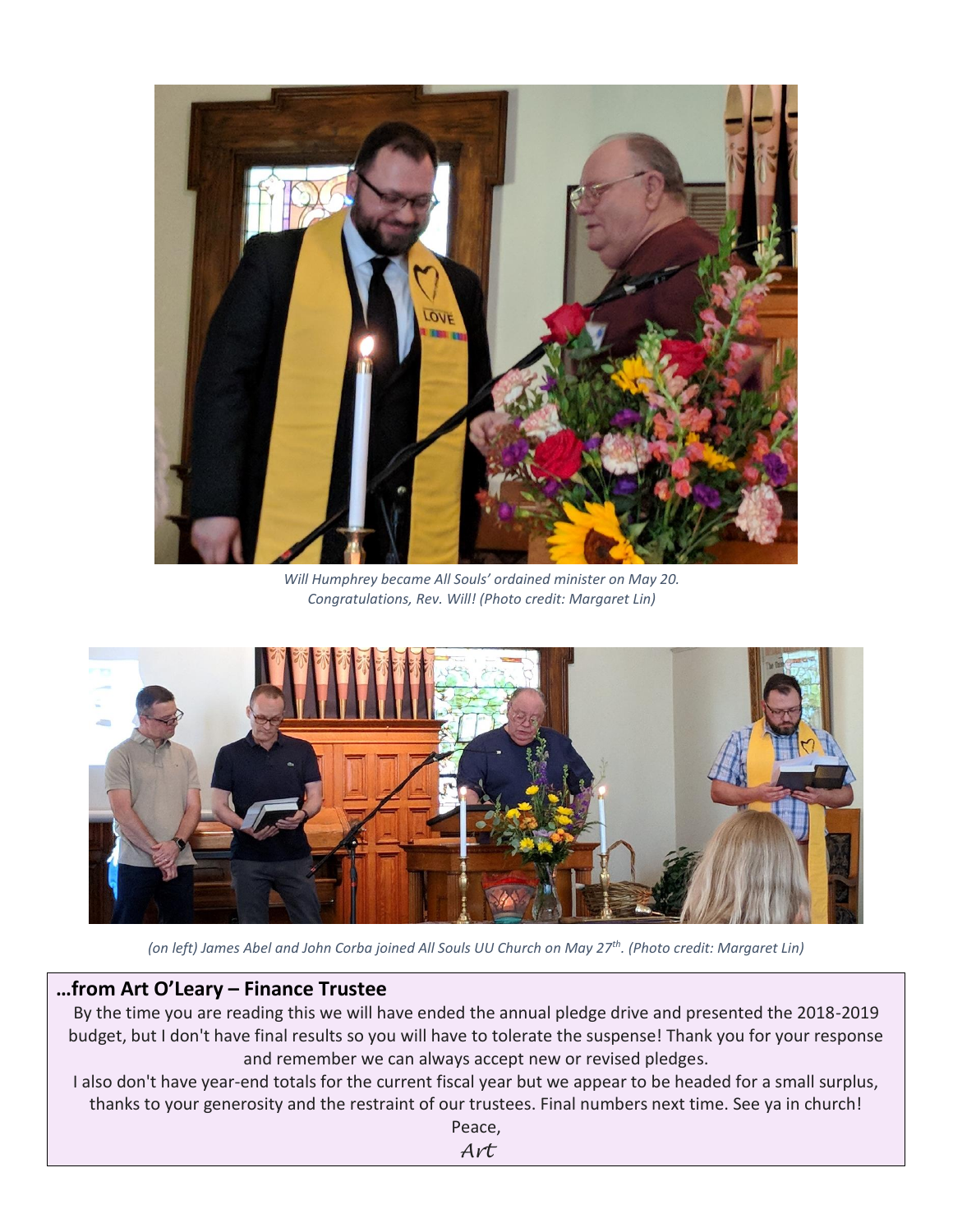#### **…from Margaret Lin – Fellowship Trustee**

This will be both my first and last submission to the All Souls newsletter as Fellowship Trustee. I am grateful to have had the opportunity to serve as Fellowship Trustee, since the summer of 2017. I've learned so much along the way. Best of all I have had a wonderful chance to work alongside our congregation membership and fellow board members, while having also made some new friends along the way! I want to thank the following people who have helped me in my role as Fellowship Trustee, and the events and duties entrusted to me.

A big thank you to the following members, in no particular order: Joyce Fenton, Karen Gotter & her dear mom, Melanie Seaman, Carla Miller, Bambi Gordon, Ed Fox, Lowry Abete, Kristin Ellis, Tim Hicks, Jay Gilbert, Hayley Young, Art O'Leary, LD Ball & Sandy Macpherson, Joanne Gillum, Brian Moore, Chuck Rhodes, Dennis Miller, Marqua Myers, Shelley Mauk, Joan & Reed Richmond, Linda Wilson, Fonda Kendrick, Alana Finnegan, and my husband Joon So, along with our sons Josh, Jonah & Paxton. If I accidentally forgot anyone, please forgive me, everyone's help has been very much appreciated. I will continue to serve on the newly created Fellowship Committee and am happy to support the new Fellowship Trustee as well as stay active in our congregation.

With gratitude,





*The Illuminati Columbus Gay Men's Chorus performed at all souls on May 20th . (Photo credit: Margaret Lin)*